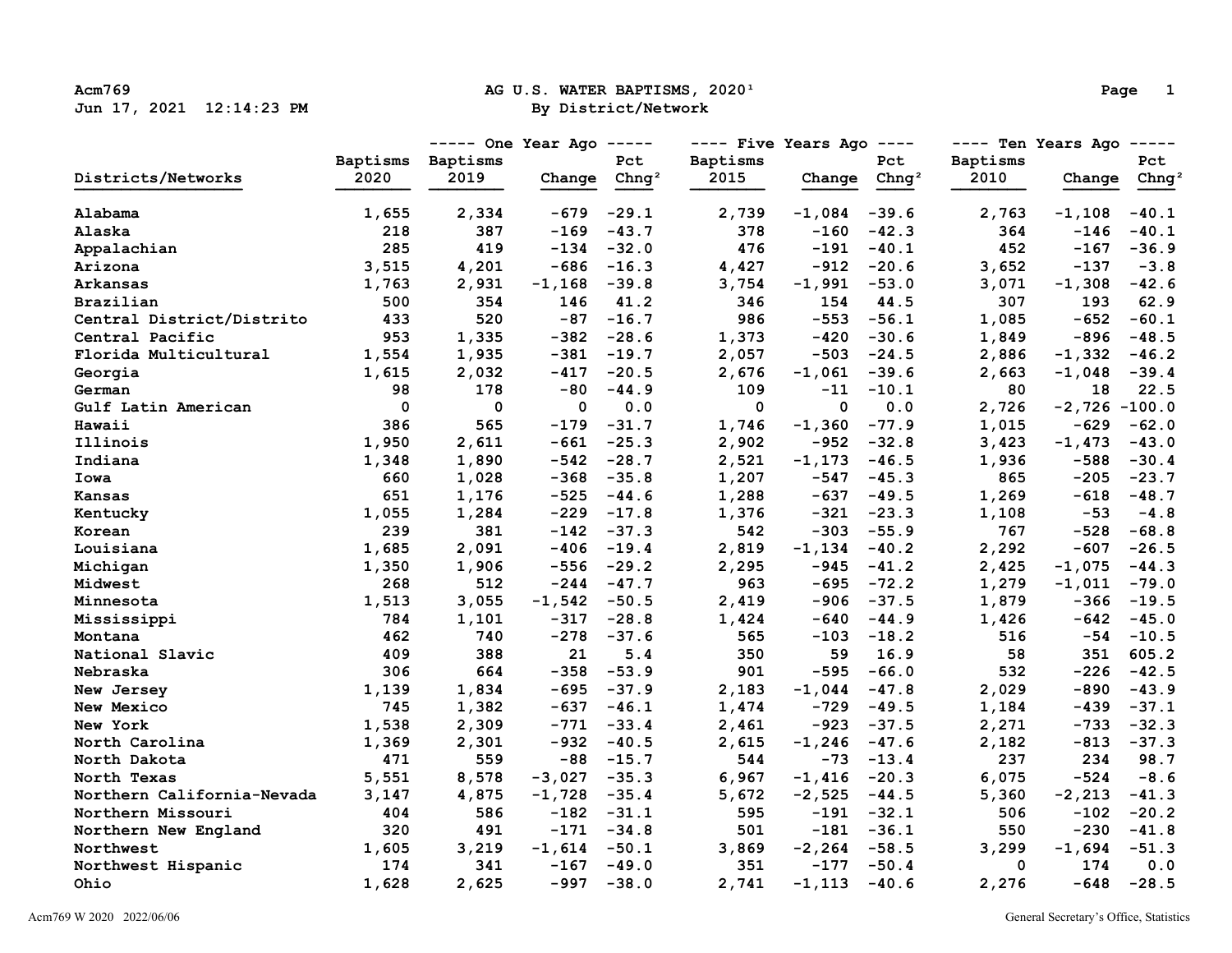## Acm769 **Acm769 AG U.S. WATER BAPTISMS, 2020**<sup>1</sup> **Page 2**<br>  **By District/Network By District(Network**

|                            |          | $---$ One Year Ago $---$ |                  |                   | $---$ Five Years Ago $---$ |                  |                   | ---- Ten Years Ago<br>$------$ |                                                                                                                                                                                                                                                                                                                                                        |                   |
|----------------------------|----------|--------------------------|------------------|-------------------|----------------------------|------------------|-------------------|--------------------------------|--------------------------------------------------------------------------------------------------------------------------------------------------------------------------------------------------------------------------------------------------------------------------------------------------------------------------------------------------------|-------------------|
|                            | Baptisms | Baptisms                 |                  | Pct               | Baptisms                   |                  | Pct               | <b>Baptisms</b>                |                                                                                                                                                                                                                                                                                                                                                        | Pct               |
| Districts/Networks         | 2020     | 2019                     | Change           | Chnq <sup>2</sup> | 2015                       | Change           | Chnq <sup>2</sup> | 2010                           | Change<br>-730<br>$-676$<br>253<br>$-1,545$<br>$-413$<br>-484<br>$-1,106$<br>184<br>$-145$<br>5,351<br>-574<br>502<br>$-117$<br>$-301$<br>$-438$<br>326<br>-954<br>-487<br>$-2,095$<br>-206<br>-637<br>-705<br>855<br>$-108$<br>-524<br>$-223$<br>336<br>$-477$<br>$-22$<br>$-4,004$<br>$-4,216$<br>$-3,138$<br>73<br>$-4,816$<br>$-1,259$<br>$-4,298$ | Chng <sup>2</sup> |
| Oklahoma                   | 2,944    | 4,563                    | -1,619           | $-35.5$           | 5,410                      | $-2,466$ $-45.6$ |                   | 3,674                          |                                                                                                                                                                                                                                                                                                                                                        | $-19.9$           |
| Oregon                     | 822      | 1,162                    | -340             | $-29.3$           | 1,400                      | $-578$           | $-41.3$           | 1,498                          |                                                                                                                                                                                                                                                                                                                                                        | $-45.1$           |
| Peninsular Florida         | 7,241    | 7,861                    | $-620$           | $-7.9$            | 7,413                      | $-172$           | $-2.3$            | 6,988                          |                                                                                                                                                                                                                                                                                                                                                        | 3.6               |
| Pennsylvania-Delaware      | 2,355    | 3,476                    | $-1,121 -32.2$   |                   | 4,437                      | $-2,082 -46.9$   |                   | 3,900                          |                                                                                                                                                                                                                                                                                                                                                        | $-39.6$           |
| Potomac                    | 2,248    | 3,447                    | $-1,199$ $-34.8$ |                   | 3,327                      | $-1,079$ $-32.4$ |                   | 2,661                          |                                                                                                                                                                                                                                                                                                                                                        | $-15.5$           |
| Puerto Rico                | 580      | 700                      |                  | $-120 -17.1$      | 1,188                      |                  | $-608 - 51.2$     | 1,064                          |                                                                                                                                                                                                                                                                                                                                                        | $-45.5$           |
| Rocky Mountain             | 1,117    | 1,580                    |                  | $-463 -29.3$      | 1,504                      |                  | $-387 -25.7$      | 2,223                          |                                                                                                                                                                                                                                                                                                                                                        | $-49.8$           |
| Samoan                     | 184      | 271                      |                  | $-87 - 32.1$      | 289                        |                  | $-105 - 36.3$     | $\mathbf 0$                    |                                                                                                                                                                                                                                                                                                                                                        | 0.0               |
| Second Korean              | 59       | 66                       |                  | $-7 - 10.6$       | 78                         |                  | $-19 - 24.4$      | 204                            |                                                                                                                                                                                                                                                                                                                                                        | $-71.1$           |
| SoCal Network              | 13,169   | 15,276                   | -2,107           | $-13.8$           | 7,845                      | 5,324            | 67.9              | 7,818                          |                                                                                                                                                                                                                                                                                                                                                        | 68.4              |
| South Carolina             | 385      | 638                      |                  | $-253 - 39.7$     | 664                        |                  | $-279 - 42.0$     | 959                            |                                                                                                                                                                                                                                                                                                                                                        | $-59.9$           |
| South Central Hispanic     | 502      | 663                      |                  | $-161 -24.3$      | 1,210                      | $-708$           | $-58.5$           | 0                              |                                                                                                                                                                                                                                                                                                                                                        | 0.0               |
| South Dakota               | 134      | 293                      |                  | $-159 - 54.3$     | 351                        |                  | $-217 - 61.8$     | 251                            |                                                                                                                                                                                                                                                                                                                                                        | $-46.6$           |
| South Texas                | 3,125    | 4,211                    | $-1,086 -25.8$   |                   | 4,753                      | $-1,628 -34.3$   |                   | 3,426                          |                                                                                                                                                                                                                                                                                                                                                        | $-8.8$            |
| Southern Idaho             | 280      | 463                      |                  | $-183 - 39.5$     | 510                        |                  | $-230 - 45.1$     | 718                            |                                                                                                                                                                                                                                                                                                                                                        | $-61.0$           |
| Southern Latin             | 326      | 460                      |                  | $-134 -29.1$      | 374                        |                  | $-48 - 12.8$      | 0                              |                                                                                                                                                                                                                                                                                                                                                        | 0.0               |
| Southern Missouri          | 2,941    | 4,973                    | $-2,032 -40.9$   |                   | 4,364                      | $-1,423 -32.6$   |                   | 3,895                          |                                                                                                                                                                                                                                                                                                                                                        | $-24.5$           |
| Southern New England       | 1,127    | 1,696                    |                  | $-569 -33.5$      | 1,851                      |                  | $-724 - 39.1$     | 1,614                          |                                                                                                                                                                                                                                                                                                                                                        | $-30.2$           |
| Southern Pacific           | 1,776    | 2,587                    |                  | $-811 - 31.3$     | 3,030                      | $-1,254 -41.4$   |                   | 3,871                          |                                                                                                                                                                                                                                                                                                                                                        | $-54.1$           |
| Southwest                  | 210      | 197                      | 13 <sup>7</sup>  | 6.6               | 292                        |                  | $-82 - 28.1$      | 416                            |                                                                                                                                                                                                                                                                                                                                                        | $-49.5$           |
| Spanish Eastern            | 2,722    | 3,409                    |                  | $-687 - 20.2$     | 3,498                      |                  | $-776 - 22.2$     | 3,359                          |                                                                                                                                                                                                                                                                                                                                                        | $-19.0$           |
| Tennessee                  | 1,886    | 2,596                    | $-710$           | $-27.3$           | 2,614                      |                  | $-728 - 27.9$     | 2,591                          |                                                                                                                                                                                                                                                                                                                                                        | $-27.2$           |
| Texas Gulf Hispanic        | 855      | 996                      | $-141$           | $-14.2$           | 975                        |                  | $-120 - 12.3$     | $\mathbf{0}$                   |                                                                                                                                                                                                                                                                                                                                                        | 0.0               |
| Texas Louisiana Hispanic   | 545      | 641                      | $-96$            | $-15.0$           | 865                        |                  | $-320 -37.0$      | 653                            |                                                                                                                                                                                                                                                                                                                                                        | $-16.5$           |
| West Florida               | 673      | 1,121                    | $-448$           | $-40.0$           | 1,378                      |                  | $-705 - 51.2$     | 1,197                          |                                                                                                                                                                                                                                                                                                                                                        | $-43.8$           |
| West Texas                 | 348      | 512                      |                  | $-164 - 32.0$     | 875                        |                  | $-527 - 60.2$     | 571                            |                                                                                                                                                                                                                                                                                                                                                        | $-39.1$           |
| West Texas and Plains      | 336      | 486                      |                  | $-150 - 30.9$     | 370                        | $-34$            | $-9.2$            | $\mathbf{0}$                   |                                                                                                                                                                                                                                                                                                                                                        | 0.0               |
| Wisconsin-Northern Michiga | 1,025    | 1,549                    |                  | $-524 -33.8$      | 1,767                      |                  | $-742 - 42.0$     | 1,502                          |                                                                                                                                                                                                                                                                                                                                                        | $-31.8$           |
| Wyoming                    | 146      | 160                      | $-14$            | $-8.8$            | 166                        |                  | $-20 -12.0$       | 168                            |                                                                                                                                                                                                                                                                                                                                                        | $-13.1$           |
| Regions                    |          |                          |                  |                   |                            |                  |                   |                                |                                                                                                                                                                                                                                                                                                                                                        |                   |
| Great Lakes                | 7,616    | 10,735                   | $-3,119$ $-29.1$ |                   | 12,311                     | $-4,695 -38.1$   |                   | 11,620                         |                                                                                                                                                                                                                                                                                                                                                        | $-34.5$           |
| Gulf                       | 9,059    | 13,692                   | $-4,633 -33.8$   |                   | 14,975                     | $-5,916 -39.5$   |                   | 13,275                         |                                                                                                                                                                                                                                                                                                                                                        | $-31.8$           |
| Language-East Spanish      | 5,450    | 7,016                    | $-1,566 -22.3$   |                   | 8,080                      | $-2,630 -32.5$   |                   | 8,588                          |                                                                                                                                                                                                                                                                                                                                                        | $-36.5$           |
| Language-Other             | 1,489    | 1,638                    | $-149$           | $-9.1$            | 1,714                      | $-225$           | $-13.1$           | 1,416                          |                                                                                                                                                                                                                                                                                                                                                        | 5.2               |
| Language-West Spanish      | 5,784    | 7,766                    | $-1,982 -25.5$   |                   | 9,452                      | $-3,668$         | $-38.8$           | 10,600                         |                                                                                                                                                                                                                                                                                                                                                        | $-45.4$           |
| North Central              | 4,513    | 7,734                    | $-3,221 -41.6$   |                   | 7,784                      | $-3,271 -42.0$   |                   | 5,772                          |                                                                                                                                                                                                                                                                                                                                                        | $-21.8$           |
| Northeast                  | 8,727    | 13,253                   | $-4,526 -34.2$   |                   | 14,760                     | $-6,033 -40.9$   |                   | 13,025                         |                                                                                                                                                                                                                                                                                                                                                        | $-33.0$           |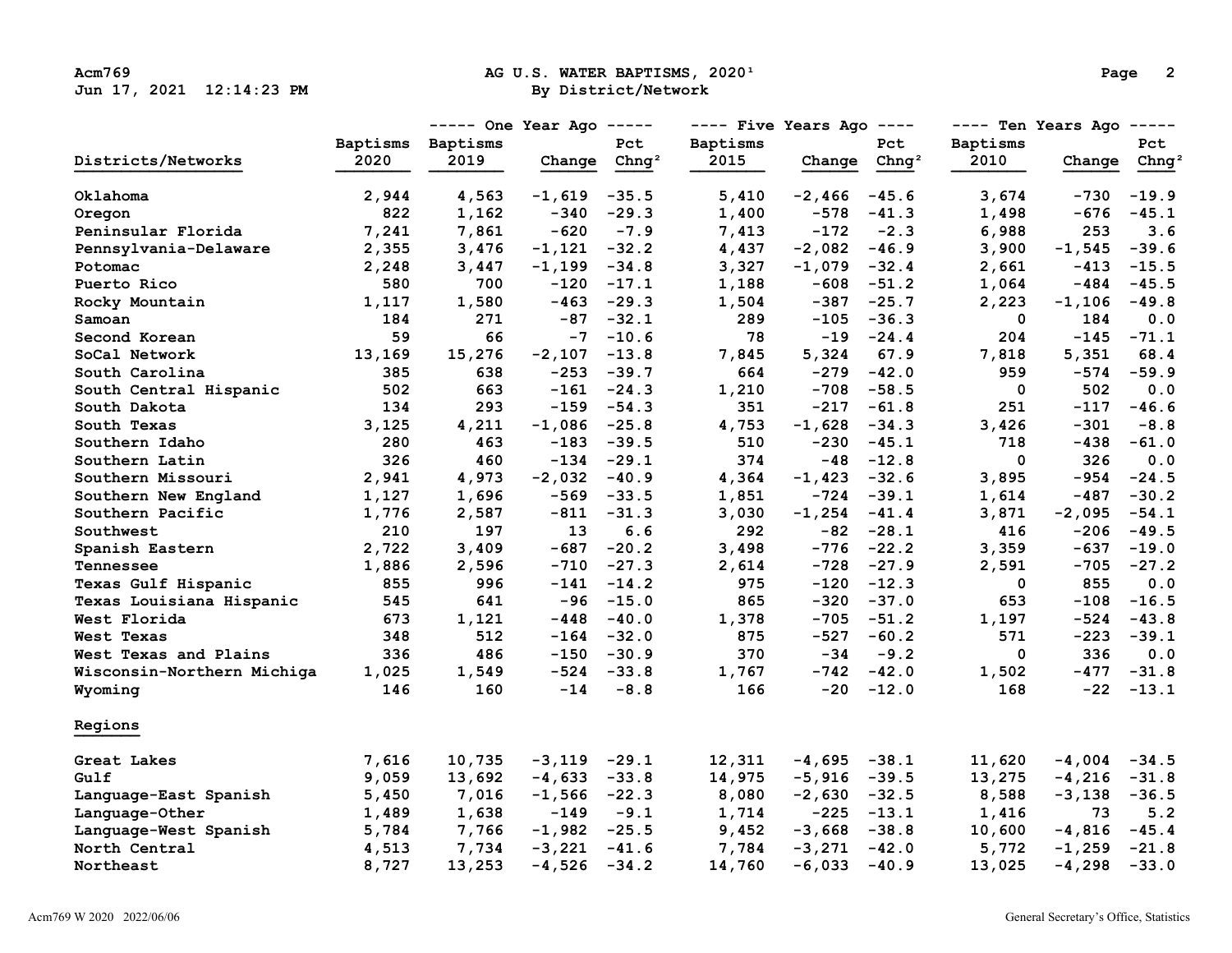## Acm769 **Ag U.S. WATER BAPTISMS, 2020**<sup>1</sup> **Page 3 Page 3 Page 3 Page 3 Page 3**

|                             |                         | One Year Ago<br>------<br>------ |                 |                          |                         | ---- Five Years Ago<br>$- - - - -$ |                          |                         | ---- Ten Years Ago<br>$- - - - - -$ |                          |  |  |
|-----------------------------|-------------------------|----------------------------------|-----------------|--------------------------|-------------------------|------------------------------------|--------------------------|-------------------------|-------------------------------------|--------------------------|--|--|
| Districts/Networks          | <b>Baptisms</b><br>2020 | <b>Baptisms</b><br>2019          | Change          | Pct<br>Chnq <sup>2</sup> | <b>Baptisms</b><br>2015 | Change                             | Pct<br>Chnq <sup>2</sup> | <b>Baptisms</b><br>2010 | Change                              | Pct<br>Chnq <sup>2</sup> |  |  |
| Northwest                   | 3,533                   | 6,131                            | $-2,598$        | $-42.4$                  | 6,888                   | $-3,355$                           | $-48.7$                  | 6,563                   | $-3,030$                            | $-46.2$                  |  |  |
| South Central               | 13,364                  | 20,422                           | $-7.058$        | $-34.6$                  | 20,767                  | $-7,403$                           | $-35.6$                  | 16,199                  | $-2,835$                            | $-17.5$                  |  |  |
| Southeast                   | 12,938                  | 16,287                           | $-3,349$        | $-20.6$                  | 17,485                  | $-4,547$                           | $-26.0$                  | 16,752                  | $-3,814$                            | $-22.8$                  |  |  |
| Southwest                   | 21,334                  | 26,497                           | -5,163          | $-19.5$                  | 21,194                  | 140                                | 0.7                      | 20,068                  | 1,266                               | 6.3                      |  |  |
| National Totals             | 93,807                  | 131,171                          | $-37,364 -28.5$ |                          | 135,410                 | $-41,603$                          | $-30.7$                  | 123,878                 | $-30.071 -24.3$                     |                          |  |  |
| Language Districts/Networks | 12,723                  | 16,420                           | $-3,697$        | $-22.5$                  | 19,246                  | $-6,523$                           | $-33.9$                  | 20,604                  | -7,881                              | $-38.2$                  |  |  |

<sup>1</sup>Data may not include baptisms occurring outside of local church ministries.

 **²"0" denotes percent between -.1 and +.1.**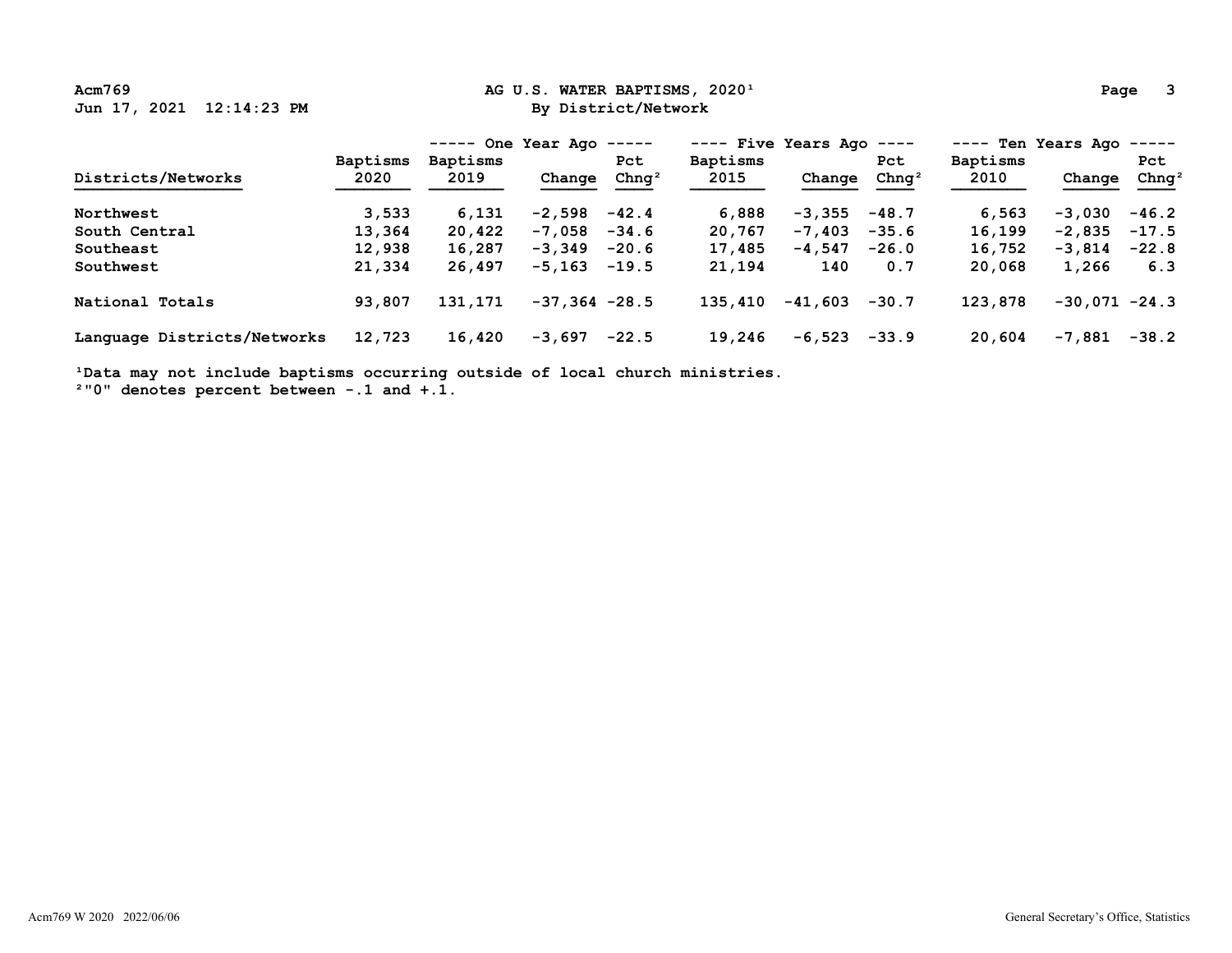# Acm769 **Acm769 AG CHURCHES WITH WATER BAPTISMS, 2020**<sup>1</sup> **Page 4**<br> **By District/Network By District**/Network

|                            |      | ----- One Year Ago |                | $------$          | $---$ Five Years Ago $---$ |             |                   |      | ---- Ten Years Ago<br>$------$ |                   |  |  |
|----------------------------|------|--------------------|----------------|-------------------|----------------------------|-------------|-------------------|------|--------------------------------|-------------------|--|--|
|                            |      |                    |                | Pct               |                            |             | Pct               |      |                                | Pct               |  |  |
| Districts/Networks         | 2020 | 2019               | Change         | Chnq <sup>2</sup> | 2015                       | Change      | Chnq <sup>2</sup> | 2010 | Change                         | Chng <sup>2</sup> |  |  |
| Alabama                    | 143  | 179                | -36            | $-20.1$           | 181                        | $-38$       | $-21.0$           | 185  | $-42$                          | $-22.7$           |  |  |
| Alaska                     | 23   | 33                 | $-10$          | $-30.3$           | 37                         | $-14$       | $-37.8$           | 43   | $-20$                          | $-46.5$           |  |  |
| Appalachian                | 45   | 57                 | $-12$          | $-21.1$           | 64                         | $-19$       | $-29.7$           | 58   | $-13$                          | $-22.4$           |  |  |
| Arizona                    | 115  | 137                | $-22$          | $-16.1$           | 148                        | $-33$       | $-22.3$           | 146  | $-31$                          | $-21.2$           |  |  |
| Arkansas                   | 184  | 238                | $-54$          | $-22.7$           | 269                        | $-85$       | $-31.6$           | 259  | $-75$                          | $-29.0$           |  |  |
| Brazilian                  | 42   | 44                 | $-2$           | $-4.5$            | 41                         | 1           | 2.4               | 39   | 3                              | 7.7               |  |  |
| Central District/Distrito  | 55   | 67                 | $-12$          | $-17.9$           | 63                         | $-8$        | $-12.7$           | 83   | $-28$                          | $-33.7$           |  |  |
| Central Pacific            | 72   | 99                 | $-27$          | $-27.3$           | 109                        | $-37$       | $-33.9$           | 146  | $-74$                          | $-50.7$           |  |  |
| Florida Multicultural      | 105  | 124                | $-19$          | $-15.3$           | 119                        | $-14$       | $-11.8$           | 156  | $-51$                          | $-32.7$           |  |  |
| Georgia                    | 106  | 125                | $-19$          | $-15.2$           | 142                        | -36         | $-25.4$           | 136  | -30                            | $-22.1$           |  |  |
| German                     | 8    | 15                 | $-7$           | $-46.7$           | 9                          | $-1$        | $-11.1$           | 6    | $\overline{2}$                 | 33.3              |  |  |
| Gulf Latin American        | 0    | 0                  | $\Omega$       | 0.0               | $\mathbf 0$                | $\mathbf 0$ | 0.0               | 210  |                                | $-210 - 100.0$    |  |  |
| Hawaii                     | 27   | 33                 | $-6$           | $-18.2$           | 43                         | $-16$       | $-37.2$           | 52   | $-25$                          | $-48.1$           |  |  |
| Illinois                   | 120  | 167                | $-47$          | $-28.1$           | 170                        | $-50$       | $-29.4$           | 184  | $-64$                          | $-34.8$           |  |  |
| Indiana                    | 131  | 148                | $-17$          | $-11.5$           | 153                        | $-22$       | $-14.4$           | 162  | $-31$                          | $-19.1$           |  |  |
| Iowa                       | 57   | 69                 | $-12$          | $-17.4$           | 81                         | $-24$       | $-29.6$           | 72   | $-15$                          | $-20.8$           |  |  |
| Kansas                     | 78   | 96                 | $-18$          | $-18.8$           | 99                         | -21         | $-21.2$           | 92   | $-14$                          | $-15.2$           |  |  |
| Kentucky                   | 90   | 106                | -16            | $-15.1$           | 106                        | $-16$       | $-15.1$           | 106  | $-16$                          | $-15.1$           |  |  |
| Korean                     | 25   | 37                 | $-12$          | $-32.4$           | 41                         | -16         | $-39.0$           | 58   | $-33$                          | $-56.9$           |  |  |
| Louisiana                  | 111  | 122                | $-11$          | $-9.0$            | 129                        | $-18$       | $-14.0$           | 136  | $-25$                          | $-18.4$           |  |  |
| Michigan                   | 134  | 154                | $-20$          | $-13.0$           | 163                        | $-29$       | $-17.8$           | 183  | -49                            | $-26.8$           |  |  |
| Midwest                    | 41   | 49                 | $-8$           | $-16.3$           | 54                         | $-13$       | $-24.1$           | 61   | $-20$                          | $-32.8$           |  |  |
| Minnesota                  | 111  | 137                | -26            | $-19.0$           | 142                        | -31         | $-21.8$           | 138  | $-27$                          | $-19.6$           |  |  |
| Mississippi                | 72   | 82                 | $-10$          | $-12.2$           | 109                        | $-37$       | $-33.9$           | 98   | $-26$                          | $-26.5$           |  |  |
| Montana                    | 45   | 49                 | $-4$           | $-8.2$            | 53                         | $-8$        | $-15.1$           | 50   | $-5$                           | $-10.0$           |  |  |
| National Slavic            | 38   | 36                 | $\overline{2}$ | 5.6               | 30                         | 8           | 26.7              | 8    | 30                             | 375.0             |  |  |
| Nebraska                   | 36   | 46                 | $-10$          | $-21.7$           | 55                         | -19         | $-34.5$           | 43   | $-7$                           | $-16.3$           |  |  |
| New Jersey                 | 97   | 135                | $-38$          | $-28.1$           | 143                        | $-46$       | $-32.2$           | 163  | -66                            | $-40.5$           |  |  |
| New Mexico                 | 39   | 55                 | $-16$          | $-29.1$           | 49                         | $-10$       | $-20.4$           | 56   | $-17$                          | $-30.4$           |  |  |
| New York                   | 141  | 185                | -44            | $-23.8$           | 191                        | -50         | $-26.2$           | 194  | $-53$                          | $-27.3$           |  |  |
| North Carolina             | 129  | 162                | -33            | $-20.4$           | 172                        | -43         | $-25.0$           | 172  | -43                            | $-25.0$           |  |  |
| North Dakota               | 35   | 37                 | $-2$           | $-5.4$            | 35                         | $\mathbf 0$ | 0.0               | 25   | 10                             | 40.0              |  |  |
| North Texas                | 291  | 341                | -50            | $-14.7$           | 359                        | $-68$       | $-18.9$           | 340  | $-49$                          | $-14.4$           |  |  |
| Northern California-Nevada | 186  | 244                | $-58$          | $-23.8$           | 281                        | -95         | $-33.8$           | 288  | $-102$                         | $-35.4$           |  |  |
| Northern Missouri          | 42   | 51                 | -9             | $-17.6$           | 52                         | -10         | $-19.2$           | 51   | -9                             | $-17.6$           |  |  |
| Northern New England       | 42   | 57                 | $-15$          | $-26.3$           | 56                         | $-14$       | $-25.0$           | 63   | $-21$                          | $-33.3$           |  |  |
| Northwest                  | 151  | 180                | $-29$          | $-16.1$           | 197                        | -46         | $-23.4$           | 227  | $-76$                          | $-33.5$           |  |  |
| Northwest Hispanic         | 29   | 41                 | $-12$          | $-29.3$           | 36                         | $-7$        | $-19.4$           | 0    | 29                             | 0.0               |  |  |
| Ohio                       | 133  | 158                | $-25$          | $-15.8$           | 177                        | -44         | $-24.9$           | 189  | $-56$                          | $-29.6$           |  |  |
|                            |      |                    |                |                   |                            |             |                   |      |                                |                   |  |  |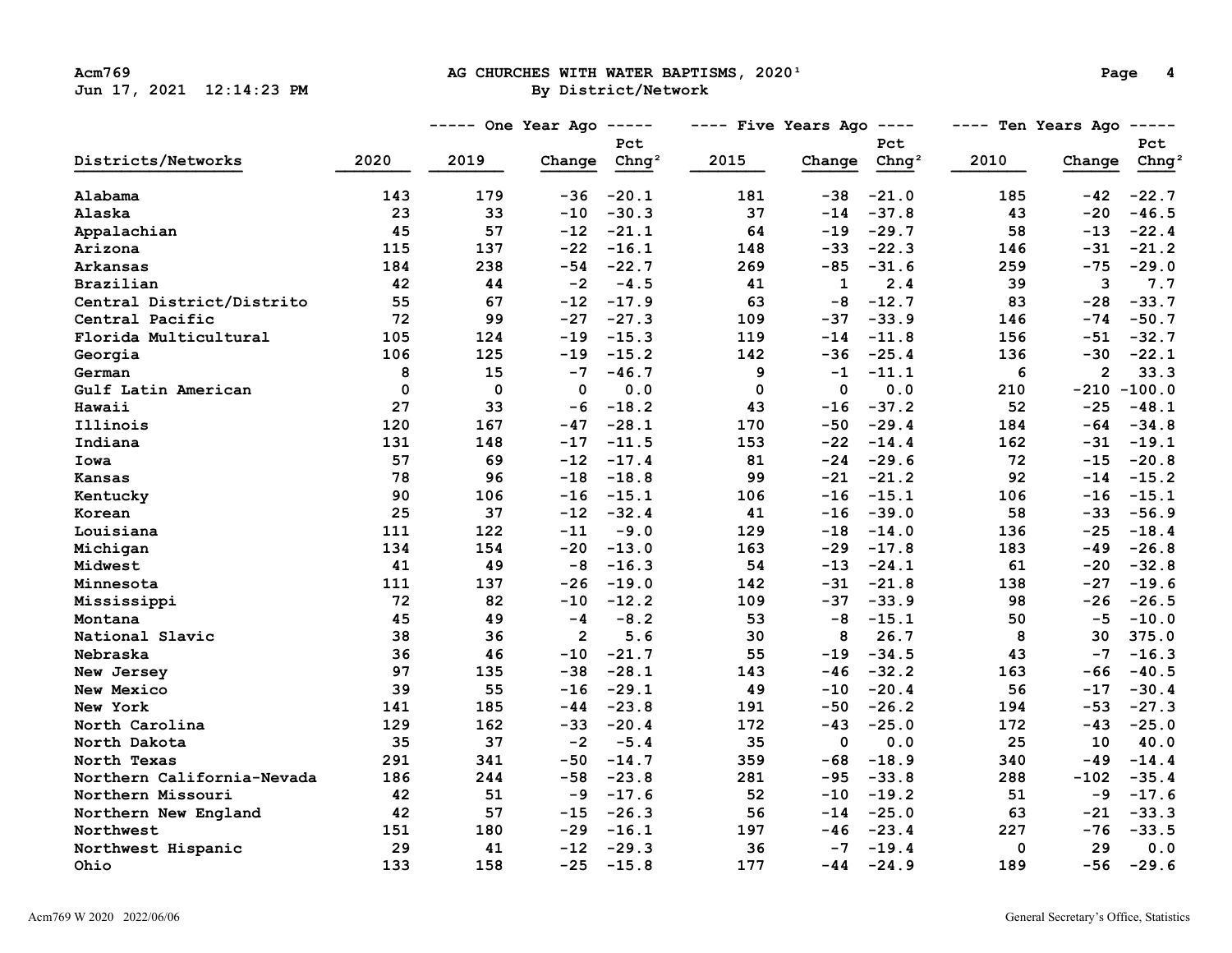# Acm769 **Acm769 AG CHURCHES WITH WATER BAPTISMS, 2020**<sup>1</sup> **Page 5 Page 5 Page 5 Page 9 Page 8 Page 8 Page 8 Page 8 Page 8 Page 8 Page 8 Page 8 Page 8 Page 8 Page 8 Page 8 Page 8 Page 8**

|                            |      | $---$ One Year Ago $---$ |        |                   | $---$ Five Years Ago $---$ |                |                   | ---- Ten Years Ago<br>$- - - - - -$ |        |                   |  |
|----------------------------|------|--------------------------|--------|-------------------|----------------------------|----------------|-------------------|-------------------------------------|--------|-------------------|--|
|                            |      |                          |        | Pct               |                            |                | Pct               |                                     |        | Pct               |  |
| Districts/Networks         | 2020 | 2019                     | Change | Chng <sup>2</sup> | 2015                       | Change         | Chnq <sup>2</sup> | 2010                                | Change | Chng <sup>2</sup> |  |
| Oklahoma                   | 248  | 280                      |        | $-32 - 11.4$      | 305                        | -57            | $-18.7$           | 240                                 | 8      | 3.3               |  |
| Oregon                     | 83   | 94                       | $-11$  | $-11.7$           | 119                        | $-36$          | $-30.3$           | 143                                 | -60    | $-42.0$           |  |
| Peninsular Florida         | 203  | 235                      |        | $-32 -13.6$       | 249                        | $-46$          | $-18.5$           | 264                                 | -61    | $-23.1$           |  |
| Pennsylvania-Delaware      | 165  | 193                      |        | $-28 - 14.5$      | 220                        |                | $-55 - 25.0$      | 228                                 | -63    | $-27.6$           |  |
| Potomac                    | 153  | 193                      | -40    | $-20.7$           | 200                        |                | $-47 - 23.5$      | 194                                 | $-41$  | $-21.1$           |  |
| Puerto Rico                | 86   | 102                      | -16    | $-15.7$           | 135                        | -49            | $-36.3$           | 119                                 | -33    | $-27.7$           |  |
| Rocky Mountain             | 78   | 91                       | $-13$  | $-14.3$           | 92                         |                | $-14 - 15.2$      | 102                                 | $-24$  | $-23.5$           |  |
| Samoan                     | 27   | 34                       | $-7$   | $-20.6$           | 25                         | $\overline{2}$ | 8.0               | 0                                   | 27     | 0.0               |  |
| Second Korean              | 9    | 11                       | $-2$   | $-18.2$           | 14                         | $-5$           | $-35.7$           | 23                                  | $-14$  | $-60.9$           |  |
| SoCal Network              | 215  | 261                      | $-46$  | $-17.6$           | 281                        |                | $-66 -23.5$       | 305                                 | -90    | $-29.5$           |  |
| South Carolina             | 41   | 47                       | $-6$   | $-12.8$           | 55                         |                | $-14 -25.5$       | 52                                  | $-11$  | $-21.2$           |  |
| South Central Hispanic     | 57   | 67                       | $-10$  | $-14.9$           | 73                         | $-16$          | $-21.9$           | 0                                   | 57     | 0.0               |  |
| South Dakota               | 16   | 20                       | $-4$   | $-20.0$           | 32                         | $-16$          | $-50.0$           | 26                                  | $-10$  | $-38.5$           |  |
| South Texas                | 167  | 181                      | -14    | $-7.7$            | 194                        |                | $-27 - 13.9$      | 202                                 | $-35$  | $-17.3$           |  |
| Southern Idaho             | 32   | 33                       | $-1$   | $-3.0$            | 41                         | $-9$           | $-22.0$           | 40                                  | -8     | $-20.0$           |  |
| Southern Latin             | 40   | 46                       | $-6$   | $-13.0$           | 45                         | $-5$           | $-11.1$           | 0                                   | 40     | 0.0               |  |
| Southern Missouri          | 169  | 212                      | $-43$  | $-20.3$           | 228                        | $-59$          | $-25.9$           | 223                                 | $-54$  | $-24.2$           |  |
| Southern New England       | 95   | 129                      | -34    | $-26.4$           | 126                        | $-31$          | $-24.6$           | 135                                 | -40    | $-29.6$           |  |
| Southern Pacific           | 178  | 194                      | $-16$  | $-8.2$            | 202                        | -24            | $-11.9$           | 173                                 | 5      | 2.9               |  |
| Southwest                  | 24   | 21                       | 3      | 14.3              | 31                         |                | $-7 - 22.6$       | 37                                  | $-13$  | $-35.1$           |  |
| Spanish Eastern            | 272  | 330                      | -58    | $-17.6$           | 311                        | $-39$          | $-12.5$           | 276                                 | $-4$   | $-1.4$            |  |
| Tennessee                  | 116  | 129                      | -13    | $-10.1$           | 144                        | -28            | $-19.4$           | 146                                 | -30    | $-20.5$           |  |
| Texas Gulf Hispanic        | 72   | 84                       | $-12$  | $-14.3$           | 81                         | $-9$           | $-11.1$           | 0                                   | 72     | 0.0               |  |
| Texas Louisiana Hispanic   | 50   | 64                       | $-14$  | $-21.9$           | 78                         | $-28$          | $-35.9$           | 62                                  | $-12$  | $-19.4$           |  |
| West Florida               | 66   | 90                       | -24    | $-26.7$           | 103                        |                | $-37 - 35.9$      | 100                                 | -34    | $-34.0$           |  |
| West Texas                 | 38   | 49                       | $-11$  | $-22.4$           | 61                         |                | $-23 - -37.7$     | 61                                  | $-23$  | $-37.7$           |  |
| West Texas and Plains      | 33   | 48                       |        | $-15 - -31.3$     | 49                         |                | $-16 - 32.7$      | 0                                   | 33     | 0.0               |  |
| Wisconsin-Northern Michiga | 88   | 114                      |        | $-26 -22.8$       | 117                        |                | $-29 -24.8$       | 121                                 | $-33$  | $-27.3$           |  |
| Wyoming                    | 18   | 20                       |        | $-2 -10.0$        | 24                         |                | $-6 -25.0$        | 24                                  | -6     | $-25.0$           |  |
| Regions                    |      |                          |        |                   |                            |                |                   |                                     |        |                   |  |
| Great Lakes                | 653  | 790                      |        | $-137 - 17.3$     | 833                        |                | $-180 -21.6$      | 882                                 | $-229$ | $-26.0$           |  |
| Gulf                       | 652  | 783                      | $-131$ | $-16.7$           | 879                        | $-227$         | $-25.8$           | 862                                 | $-210$ | $-24.4$           |  |
| Language-East Spanish      | 544  | 651                      | $-107$ | $-16.4$           | 664                        | $-120$         | $-18.1$           | 612                                 | -68    | $-11.1$           |  |
| Language-Other             | 149  | 177                      | -28    | $-15.8$           | 160                        | $-11$          | $-6.9$            | 134                                 | 15     | 11.2              |  |
| Language-West Spanish      | 570  | 685                      | $-115$ | $-16.8$           | 722                        |                | $-152 -21.1$      | 711                                 | $-141$ | $-19.8$           |  |
| North Central              | 385  | 474                      | -89    | $-18.8$           | 514                        | $-129$         | $-25.1$           | 476                                 | -91    | $-19.1$           |  |
| Northeast                  | 693  | 892                      | $-199$ | $-22.3$           | 936                        | $-243$         | $-26.0$           | 977                                 | $-284$ | $-29.1$           |  |